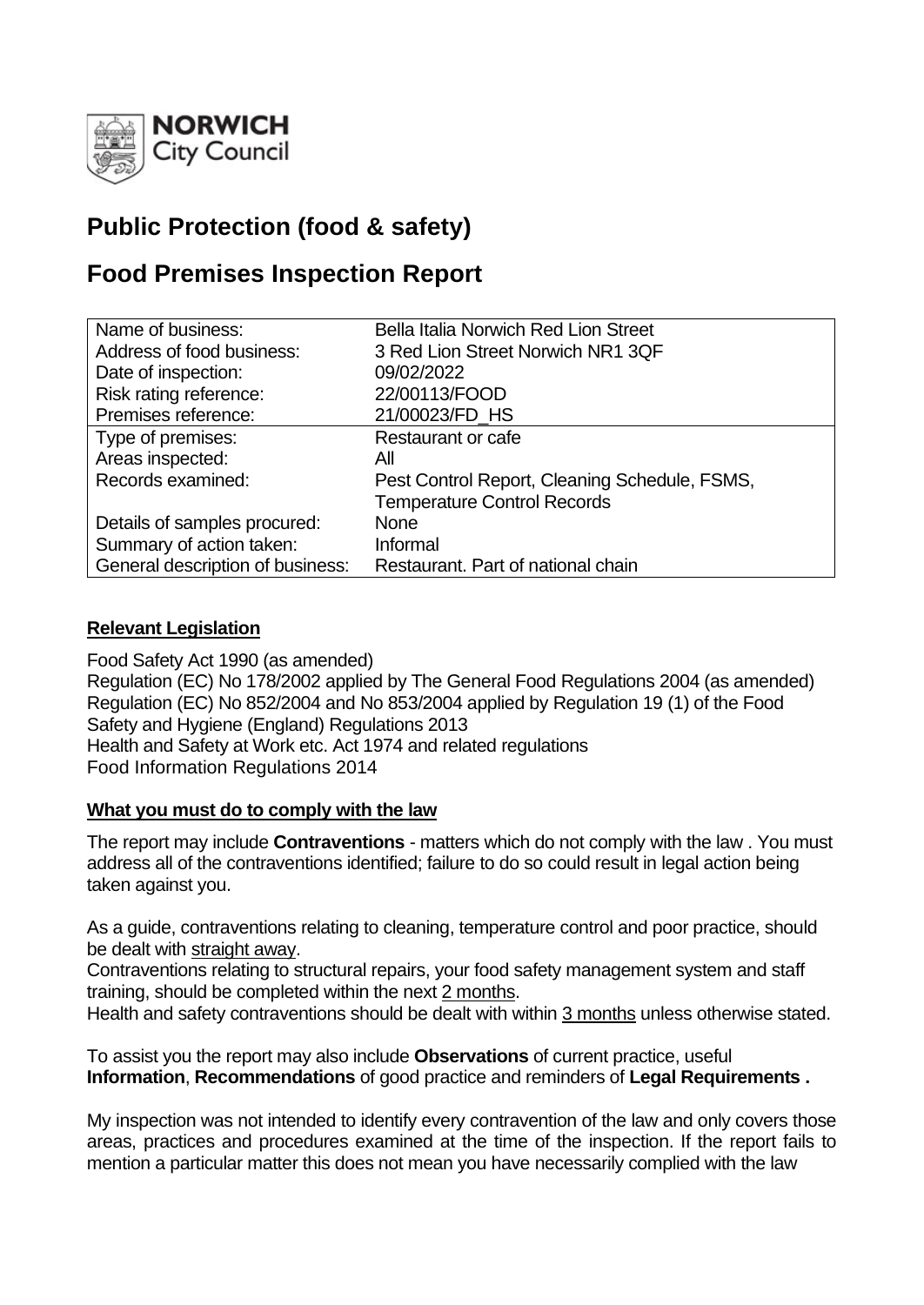# .**FOOD SAFETY**

### **How we calculate your Food Hygiene Rating:**

The food safety section has been divided into the three areas which you are scored against for the hygiene rating: 1. food hygiene and safety procedures, 2. structural requirements and 3. confidence in management/control procedures. Each section begins with a summary of what was observed and the score you have been given. Details of how these scores combine to produce your overall food hygiene rating are shown in the table.

| <b>Compliance Area</b>                     |          |    |           | <b>You Score</b> |           |    |           |    |          |  |  |
|--------------------------------------------|----------|----|-----------|------------------|-----------|----|-----------|----|----------|--|--|
| Food Hygiene and Safety                    |          |    |           | 0                | 5         | 10 | 15        | 20 | 25       |  |  |
| <b>Structure and Cleaning</b>              |          |    |           | 0                | 5.        | 10 | 15        | 20 | 25       |  |  |
| Confidence in management & control systems |          |    | 0         | 5                | 10        | 15 | 20        | 30 |          |  |  |
|                                            |          |    |           |                  |           |    |           |    |          |  |  |
| <b>Your Total score</b>                    | $0 - 15$ | 20 | $25 - 30$ |                  | $35 - 40$ |    | $45 - 50$ |    | > 50.    |  |  |
| <b>Your Worst score</b>                    | 5        | 10 | 10        |                  | 15        |    | 20        |    |          |  |  |
|                                            |          |    |           |                  |           |    |           |    |          |  |  |
| <b>Your Rating is</b>                      | 5        |    |           | 3                | 2         |    |           |    | $\Omega$ |  |  |

Your Food Hygiene Rating is 4 - a good standard



# **1. Food Hygiene and Safety**

Food hygiene standards are high. You demonstrated a very good standard of compliance with legal requirements. You have safe food handling practices and procedures and all the necessary control measures to prevent cross-contamination are in place. Some minor contraventions require your attention. **(Score 5)**

# Contamination risks

**Observation** I was pleased to see you were able to demonstrate effective controls to prevent cross-contamination.

# Hand-washing

**Contravention** The following indicated that hand-washing was not suitably managed:

• a bottle of olive oil was seen in the wash hand basin at front of house bar

#### Unfit food

**Contravention** The following food was of a reduced quality and if sold may not be of the standard demanded by the consumer:

• salad items were found past their 'Best Before' dates.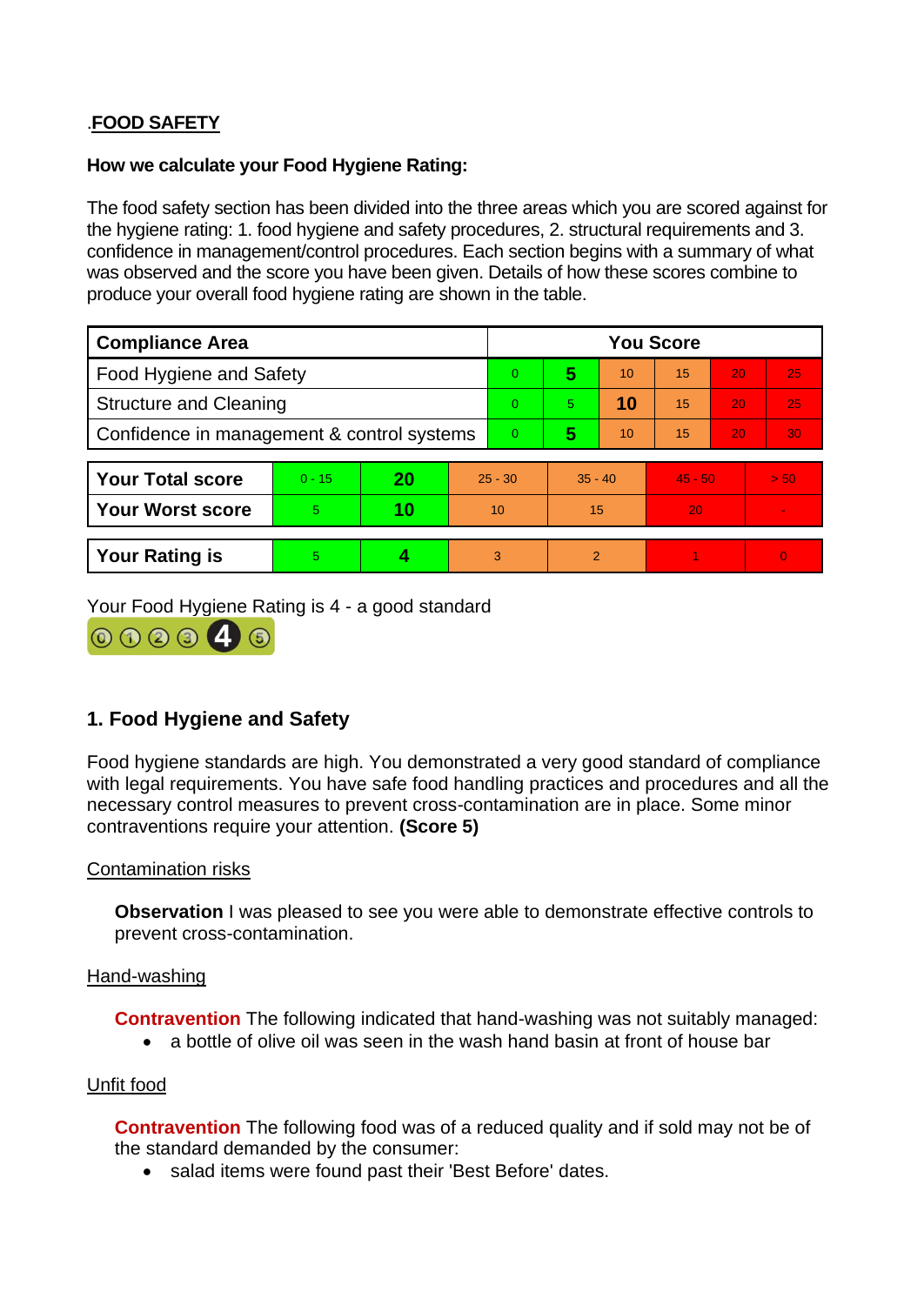# **2. Structure and Cleaning**

The structure facilities and standard of cleaning and maintenance are of a generally satisfactory standard but there are some repairs and/or improvements which are required in order for you to comply with the law. Pest control and waste disposal provisions are adequate. The contraventions require your attention; although not critical to food safety they may become so if not addressed. **(Score 10)**

# Cleaning of Structure

**Contravention** The following items were dirty and require more frequent and thorough cleaning:

- floor/wall junctions
- around equipment feet
- high level cleaning

**Contravention** The following items could not be effectively cleaned and must be covered or made non-absorbent:

• chipped dented wooden architrave

# **Maintenance**

**Contravention** The following had not been suitably maintained and must be repaired or replaced:

- wall surfaces
- floor surfaces
- no working light to beer cellar. The room was very dark as a consequence without proper lighting. I was informed that to work within this room the door had to be propped open. This made proper cleaning and checking for signs of pests difficult. The ice machine was also located in this room and cleaning it properly would be difficult due to lack of proper lighting. There is also a health and safety risk working in poor lighting conditions i.e trip hazards

**Information** I was informed that a new light fitting for the the cellar was on order and due to be fitted shortly by a contractor.

# **3. Confidence in Management**

A food safety management system is in place and you demonstrate a very good standard of compliance with the law. You have a good track record. There are some minor contraventions which require your attention.Your records are appropriate and generally maintained. Your staff are suitably supervised and trained. You have a good track record. There are some minor contraventions which require your attention. **(Score 5)**

# Type of Food Safety Management System Required

**Observation** Your SFBB/food safety management system was in place and working well. I was confident you had effective control over hazards to food.